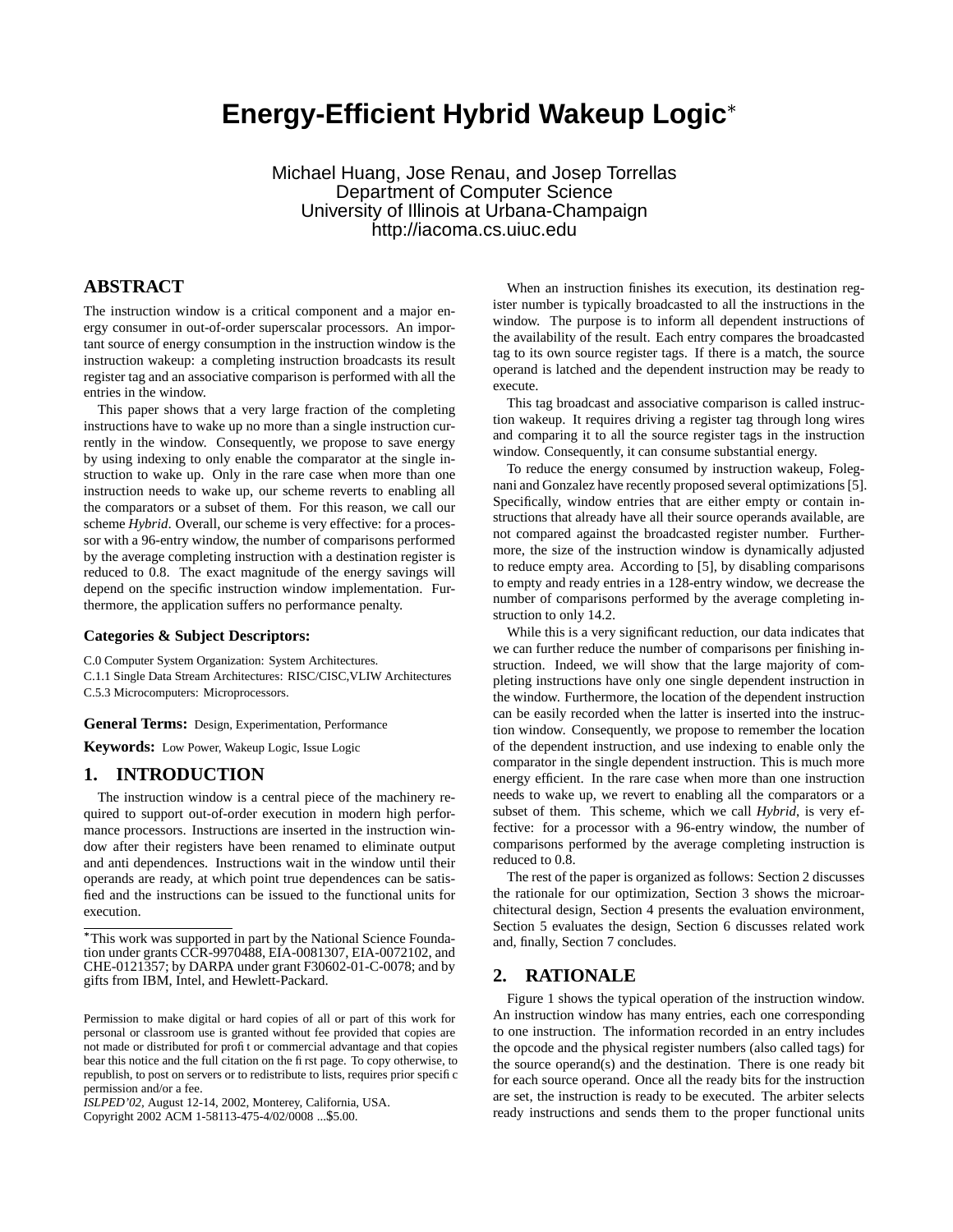for execution. Right before an instruction finishes execution, the destination register number is broadcasted back to the instruction window to wake up the waiting instructions. This broadcast and the resulting many comparisons typically consume substantial energy.



**Figure 1: Typical operation of the instruction window.**

Comparisons are needed because many instructions may depend on the result of a single instruction. However, if we look at ordinary code, not many instructions have multiple dependent instructions. For example, as shown in Figure 2, we find that in a normal dynamic instruction stream (of the applications detailed in Section 4), around 70% of the instructions with a destination register  $<sup>1</sup>$  have at</sup> most one dependent instruction. Furthermore, if we only consider dependent instructions that *are in the window* when the producer completes, the fraction of instructions with at most one dependent is significantly higher. This is because an instruction may have a dependent so far down the instruction stream that, by the time the instruction finishes, the dependent is not yet in the instruction window and, therefore, does not need to be woken up by the producer. We call the dependent instructions that are in the window *close-by* dependents.



**Figure 2: Breakdown of dynamic instructions based on the number of dependent instructions that they have.**

The fraction of instructions that have one or no close-by dependent depends on the compiler and the actual processor. As an example, Figure 3 shows the fraction of instructions that have one or no close-by dependent in a 96-entry window. We consider two processor architectures, namely *Normal* and *Slow Memory*. *Normal* models a typical workstation with a high-end processor, as detailed in Section 4. *Slow Memory* simply doubles the latency and occupancy for each level of the memory hierarchy to factor in the widening speed gap between memory and processor. As can be seen, in *Normal*, on average 91.3% of the completing instructions have at most one close-by dependent instruction. Moreover, widening the gap between the processor and memory speed does not change the result much.



**Figure 3: Percentage of completing instructions with no more than one close-by dependent instruction in a 96-entry window.**

This measurement suggests that a plain broadcast-based wakeup mechanism can be improved upon. If each entry in the instruction window had a single pointer pointing to a close-by dependent instruction, in most of the cases, using that pointer would suffice to wakeup all the necessary instructions.

#### **3. ENERGY-EFFICIENT WAKEUP LOGIC**

To reduce the energy consumed by instruction wakeup, we propose to use indexing. Furthermore, given the measurements of Section 2, we optimize the micro-architecture for single-instruction wakeup. The resulting system is very energy-efficient because it eliminates the need to activate comparators in every entry of the instruction window. Instead, only one comparator is activated in the common case.

In the following, we present the micro-architecture and then consider instructions that have to wake up more than one instruction. We also examine other issues.

#### **3.1 Proposed Micro-Architecture**

Our scheme adds one field to the Register Alias Table (RAT), and one field and one bit to the instruction window. These extensions are shown in solid shaded pattern in Figure 4.



**Figure 4: Proposed micro-architectural extensions.**

Typically, when an instruction is about to be inserted in the instruction window, a check is made to determine whether or not its source registers are available. This can be done by checking some state in the register file or RAT. For illustration purposes, Figure 4 uses a ready bit per register in the register file. If any of the source registers is not ready, the instruction waits in the window until all its remaining source operands are produced, at which point the instruction is ready to execute.

<sup>&</sup>lt;sup>1</sup>Branches and stores do not have a destination register.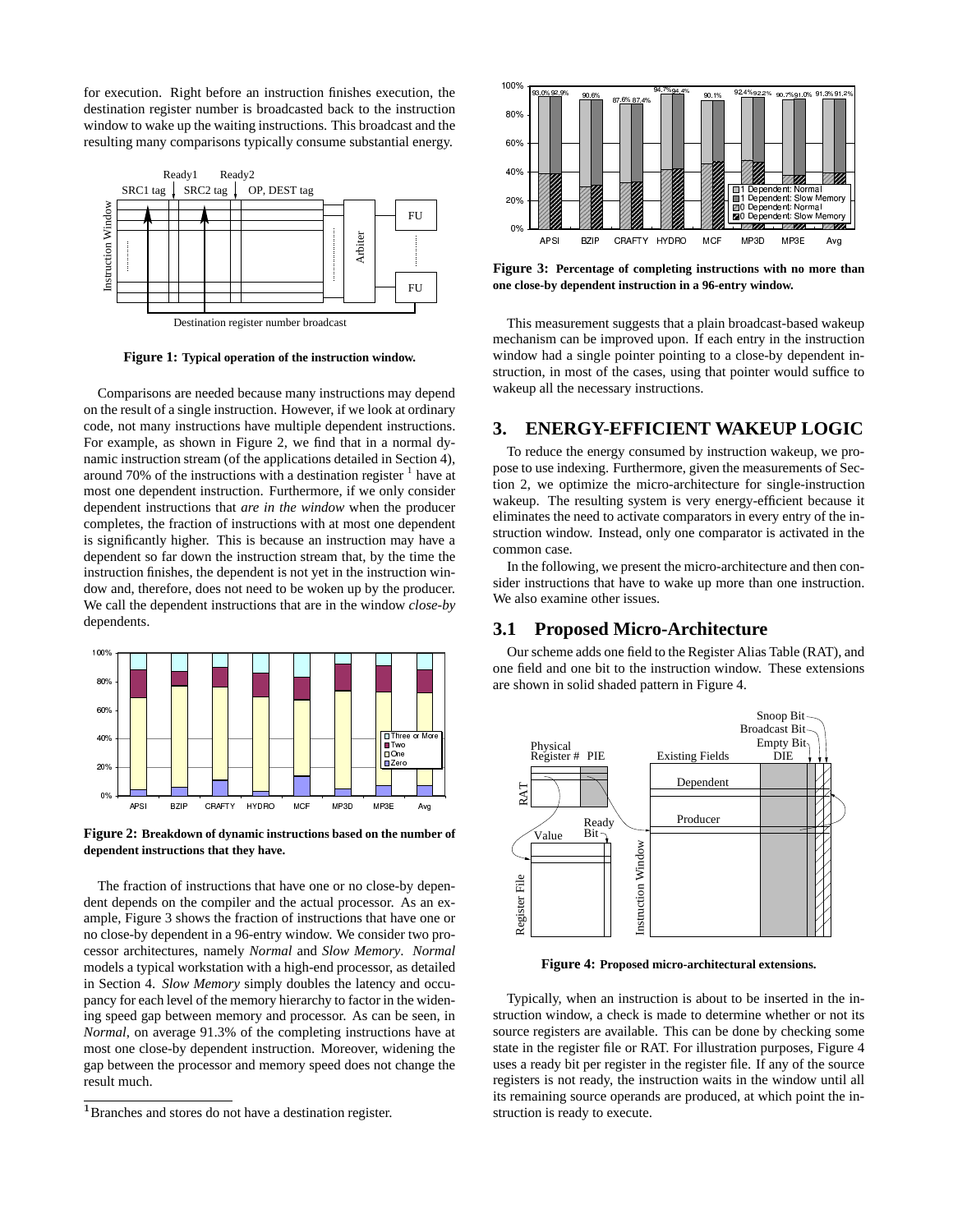In our optimized micro-architecture, when an instruction is inserted in the instruction window and any of its source registers is not ready yet, we take a special action. For each source register not ready, we identify the entry of the producer instruction in the window. Then, in that entry, we store a pointer to the consumer instruction. The pointer is simply the index of the consumer instruction in the window. The pointer is stored in a new *Dependent Instruction-window Entry* (*DIE*) field (Figure 4). In addition, the *Empty* bit of the producer instruction is reset.

Note that we can easily identify the producer instruction for any source register that is not ready. This is because, as shown in Figure 4, we add a new field in the RAT called the *Producer Instructionwindow Entry* (*PIE*). The PIE points to the entry in the window for the instruction that will produce the corresponding register. The PIE is set when the producer instruction is inserted into the instruction window.

With this support, instructions proceed as follows. When an instruction is decoded and inserted into the instruction window, if any of its source registers is not ready, we follow the *PIE* pointer(s) to find the producer instruction(s). Then, the *DIE* pointers of such instructions are set to point to the entry in the window corresponding to the consumer instruction. Later, when a producer instruction completes, it passes its *DIE* pointer through a decoder to only enable the comparator in the consumer instruction and wake it up. Such a selective wakeup saves energy.

#### **3.2 Waking Up More Than One Instruction**

A scheme with a single *DIE* pointer per instruction window entry can only support instructions that have at most one dependent instruction in the window. To handle the much less likely case of instructions with more than one close-by dependent instruction, we propose two possible approaches.

The first solution we propose involves stalling. We call this scheme *Indexing-Only*. In this scheme, when an instruction that is about to be inserted into instruction window finds that at least one of its producers has the *Empty* bit reset, it is not inserted, and instruction decoding is stopped until the producer executes. This mechanism is similar to the case when the system runs out of renamed registers.

The second solution we propose involves reverting back to broadcasting. We call this approach *Hybrid*. For this approach, we need the additional hardware shown in the striped area in Figure 4: the *Broadcast* bit and (optionally) the *Snoop* bit in the instruction window. In this case, when an instruction is being inserted into instruction window, the *Empty* bit of its producer instruction(s) is checked. If the *Empty* bit is reset for one producer, the hardware sets the *Broadcast* bit of that producer. The same is done for the other producer, if any. This bit will force the producer instruction to broadcast its result tag to all the instructions in the window upon completion. We call this scheme *Hybrid-Plain*.

We can improve on the *Hybrid-Plain* scheme with the use of the *Snoop* bit. This bit can gate unnecessary comparisons. With this bit, when a result tag is broadcasted to all instructions, only the entries with the *Snoop* bit set will actually perform the comparison. Consequently, when we set the *Broadcast* bit for a producer instruction, we also set the *Snoop* bit for two instructions: the newlyinserted consumer instruction and the one pointed to by the *DIE* pointer of the producer. If the *Broadcast* bit was already set, then we only need to set the *Snoop* bit for the newly-inserted consumer. With this support, when a producer instruction broadcasts a result tag, only a very small number of the entries (those with the *Snoop* bit set) will actually perform the comparison. We call this scheme *Hybrid-Snoop*.

A third alternative could be to add a second *DIE* pointer per window entry. However, such a solution is not very attractive: although we increase the number of cases handled without broadcast, we still have to handle the case of not having enough *DIE* pointers. Moreover, the hardware gets significantly more complicated. One way to reduce the hardware complexity would be to support only the case where one of the dependent instructions needs the result through the first source register, and the other dependent instruction needs it through the second source register. This case is easier to support than having the two *DIE* pointers point to any instruction without restrictions. Unfortunately, as shown in Figure 5, only around 1% of the dynamic instructions actually have exactly two close-by dependent instructions, each sourcing the result through a different source register. The figure corresponds to the *Normal* architecture of Figure 3. Consequently, we discard the approach of using multiple *DIE* pointers per window entry.



**Figure 5: Percentage of instructions that have more than one close-by dependent instruction.** *1 SRC1 + 1 SRC2* **corresponds to instructions with exactly two close-by dependent instructions, one of which sourcing the result through** *SRC1***, and the other through** *SRC2***.** *Others* **corresponds to the other cases of two close-by dependents and more than two close-by dependents.**

#### **3.3 Handling Branch Mispredictions**

The proposed schemes easily support branch misprediction. Indeed, when a branch is predicted, processors typically checkpoint the RAT [13] (or equivalent tables). In our case, we include the RAT's *PIE* field in the checkpoint. If the branch outcome is declared mispredicted, we follow the typical steps of restoring the RAT and squashing the wrong-path instructions in the window. Such squashing does not confuse our schemes. To see why, consider the cases when either a producer instruction or a dependent instruction are squashed.

If a producer instruction is squashed, then its dependent instructions in the window must have also been squashed. Therefore, the extra fields that we added to the instruction window do not become inconsistent. However, if a dependent instruction is squashed, its producer instruction(s) may not be squashed. In this case, the *DIE* field in its producer instruction(s) becomes a dangling pointer pointing to an incorrect entry.

To address thisissue, we could include the *DIE* field and the extra bits from the instruction window (Figure 4) in the checkpoint, and restore them on misprediction. While this solution eliminates the dangling pointers, it is too costly in resources and energy.

Our proposed solution is to tolerate the dangling pointers. Such pointers do not cause any error such as a failure to wake up a correct instruction; they can only induce some unnecessary stall and/or comparisons. Specifically, when a true dependent instruction of a producer with a dangling pointer is about to be inserted into the window, it will have to stall (*Indexing-Only*) or mark the *Broad-*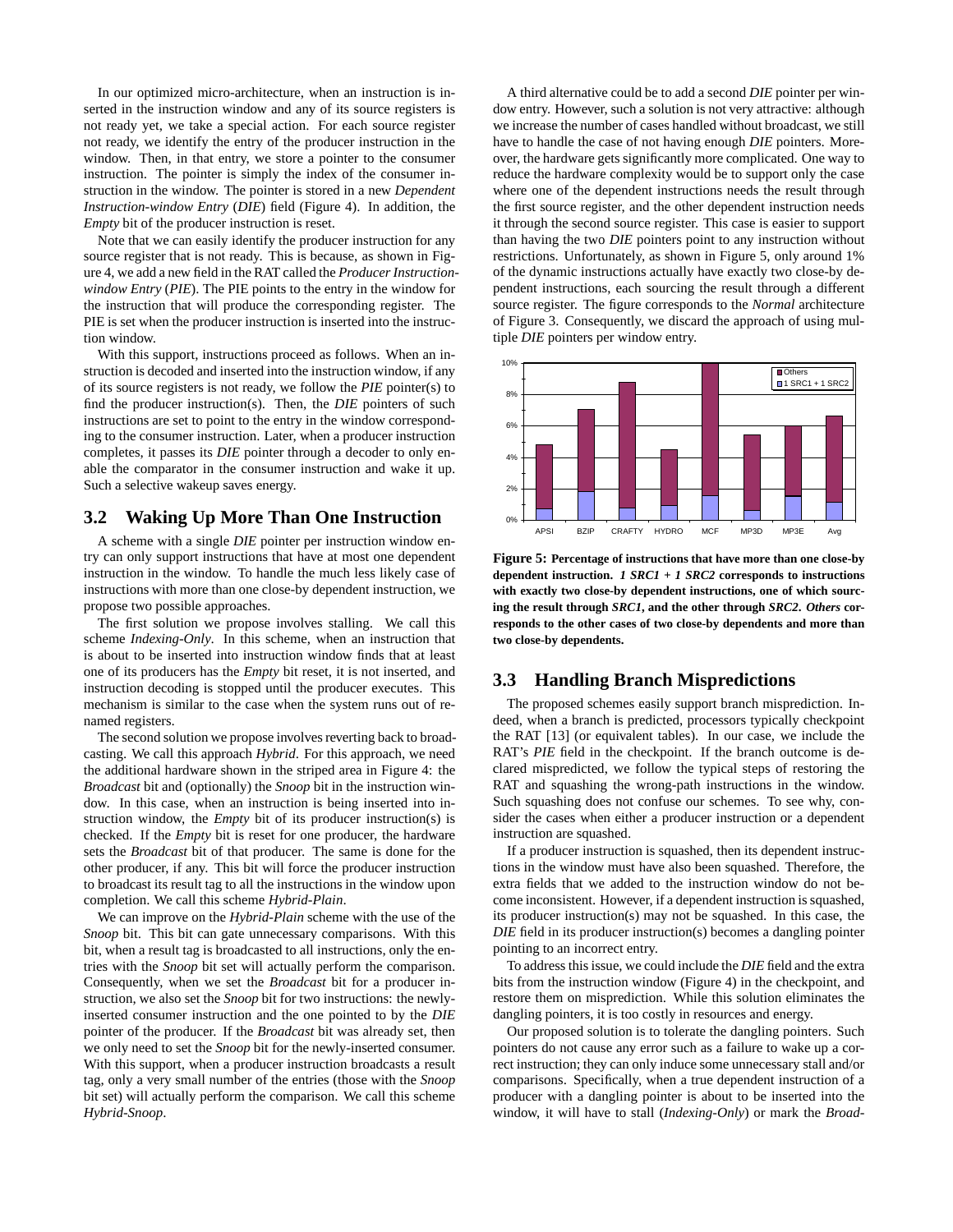*cast* bit (*Hybrid*) of the producer instruction. In either case, when the producer completes, it will enable the comparator for a useless instruction (in addition to the ones for the correct instruction in *Hybrid*). Overall, it can be shown that these unnecessary stalls and/or comparisons have a minimal impact on the performance and energy consumed.

#### **3.4 Applicability to Other Organizations**

While we have assumed a centralized instruction window, other window designs are possible. For example, some designs use multiple instruction windows [10]. In this case, our schemes work similarly. The main difference is that the *DIE* pointer now contains both a window ID and an entry ID so as to correctly index the dependent instruction. The resulting circuitry does not have a high line capacitance because the signals to the non-selected windows are gated. However, the overall circuitry is a bit more complicated.

Other designs use a compacting instruction window [4]. In this case, window entries move. Since our schemes use pointers for direct indexing, they do not work for these windows without additional support.

#### **4. EVALUATION ENVIRONMENT**

We evaluate our proposal on a simulated generic out-of-order processor with a centralized instruction window structure. Table 1 shows some parameters of the simulated system. Our execution driven simulator system models the contention and occupancy of all the resources [8].

| Processor                        |                               |  |
|----------------------------------|-------------------------------|--|
| Frequency: 1 GHz                 | Branch units: 1               |  |
| Issue width: 6                   | Branch penalty: 8 cycles      |  |
| Dynamic issue: yes               | RAS entries: 32               |  |
| I-window size: 96                | BTB entries: 2048             |  |
| Load/store units: 2              | BTB assoc: 4                  |  |
| Int, $FP$ units: $5.4$           | Branch predictor: $GAp(10,8)$ |  |
| Pending loads, stores: 16,16     |                               |  |
| Caches                           | Bus & Memory                  |  |
| L1 size: $32$ KB                 | FSB freq: 333 MHz             |  |
| L1 OC, RT: $1,3$ ns              | FSB width: 128 bits           |  |
| L1 assoc: 2 way LRU              | Mem: 2-channel Rambus         |  |
| $L1$ line: $32B$                 | DRAM bandwidth: 3.2 GB/s      |  |
| L <sub>2</sub> size: $512$ KB    | Mem RT: $108$ ns              |  |
| L <sub>2</sub> OC, RT: $4,12$ ns |                               |  |
| L <sub>2</sub> assoc: 8 way PLRU |                               |  |
| L <sub>2</sub> line: $64B$       |                               |  |
| I-cache: 32 KB 2way 32 B line    |                               |  |

**Table 1: System configuration. OC, RT, PLRU, FSB, and RAS stand for occupancy, contention-free round trip from the processor, pseudo LRU, front side bus, and return address stack respectively.**

To show the impact of our proposal on different types of applications, we run seven applications from the multimedia, integer, and floating-point domains. The applications are compiled with the IRIX MIPSPro compiler version 7.3 with -O2 optimization. The applications are simulated from the beginning to the end, and last from hundreds of millions of cycles to over one billion cycles.

Table 2 shows the applications used. For the SPECint and SPECfp applications, we use a reduced input dataset. We verify that the reduced data set produces similar cache and TLB miss rates as the native execution with the reference data on a MIPS R12000-based workstation. For the multimedia applications, we use an mp3 decoder (MP3D) and an mp3 encoder (MP3E).

| Domain       | Application         | Input Data Set |
|--------------|---------------------|----------------|
| SPECint 2000 | <b>CRAFTY</b>       | Reduced ref    |
|              | <b>BZIP</b>         | Reduced ref    |
|              | MCF                 | Reduced ref    |
| SPECfp 2000  | <b>HYDRO</b>        | Reduced ref    |
|              | <b>APSI</b>         | Reduced ref    |
| Multimedia   | MP3D (mpg123-0.59r) | Hifi           |
|              | MP3E (lame-3.85)    | Voice          |

#### **Table 2: Applications executed.**

It is challenging to accurately estimate the energy consumed in the instruction window. The reason is that, since the window is one of the most critical components of the processor core, it is heavily tuned and has diverse implementations. Therefore, we do not attempt to report the absolute or relative energy consumptions of the different designs. Instead, we use the number of tag comparisons in the instruction window required by the different schemes as a *qualitative*, relative measure of the energy consumed.

# **5. EVALUATION**

#### **5.1 Indexing-Only Scheme**

The main advantage of this scheme is that all instruction completions enable at most one single comparator. Consequently, the number of tag comparisons is approximately  $\frac{1}{N}$  of those in the unoptimized architecture, where  $N_{entry}$  is the number of entries in the instruction window. For our simulated architecture, this corresponds to a 99% reduction in tag comparisons.

The disadvantage of this scheme is that it sometimes stalls the processor and, therefore, slows down program execution. Figure 6 shows the increase in execution time of the applications caused by the *Indexing-Only* scheme. We can see that the scheme slows down the applications by an average of 8%. Some applications take quite a bit longer to complete. Note that, depending on the degree of clock gating, the longer execution time could diminish or even negate the energy savings achieved by the reduced number of comparisons. Consequently, *Indexing-Only* is not a good wakeup scheme.



**Figure 6: Increase in execution time caused by the Indexing-Only scheme.**

#### **5.2 Hybrid Schemes**

The advantage of the *Hybrid* schemes is that they do not stall the processor when instructions have multiple close-by dependent instructions. Consequently, the application does not suffer any performance penalty. However, the disadvantage of these schemes is that a completing instruction may induce more than one tag comparison. We will see, however, that the number of comparisons is still close to the *Indexing-Only* scheme, and much smaller than the full broadcast, baseline scheme.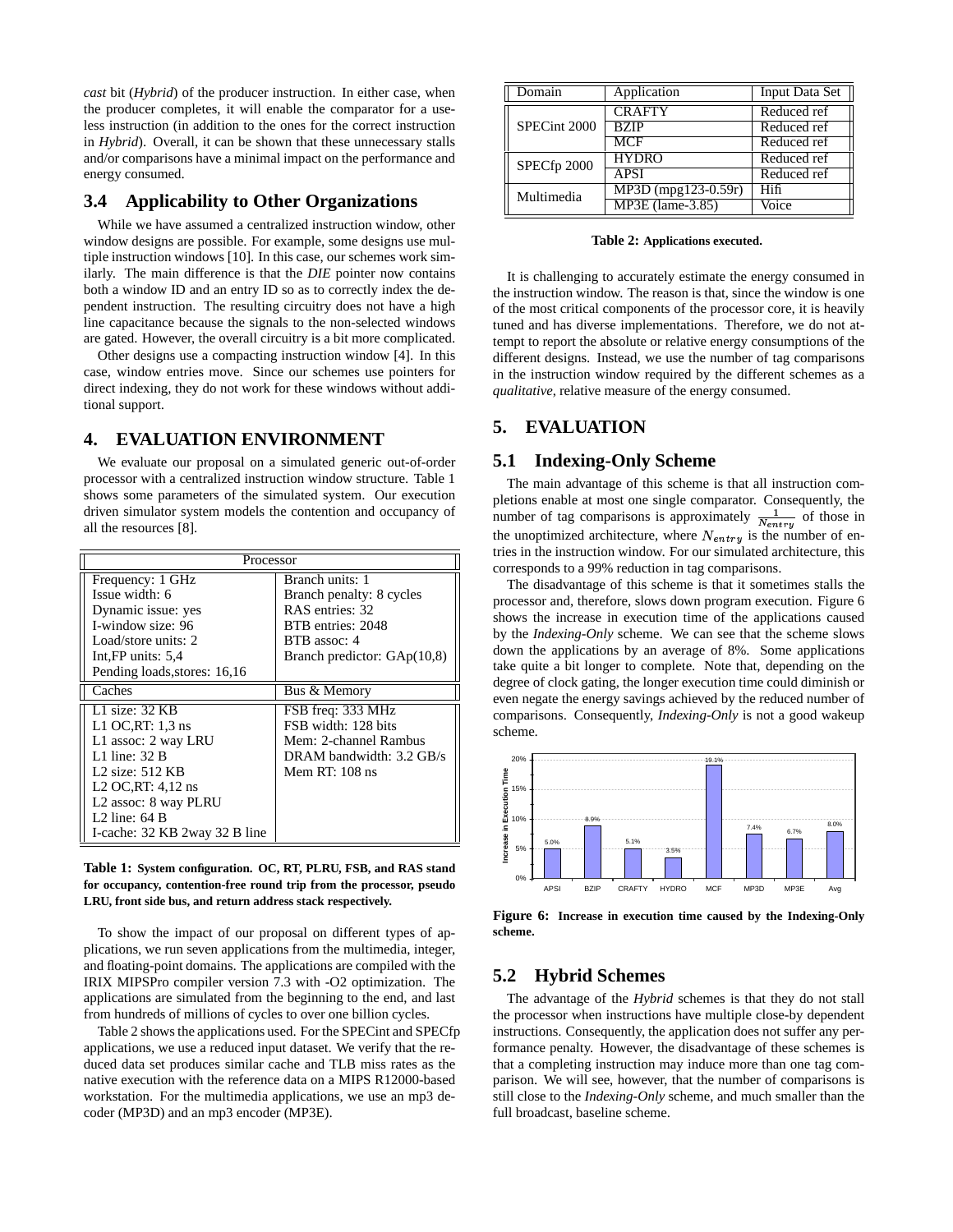With simple calculations, we can estimate the reduction in comparisons relative to the full broadcast scheme. Note that in instruction streams, there are instructions that do not have a destination register, such as stores and branches. Even in the baseline broadcast scheme, they do not require tag comparisons. Here we only consider instructions that have a destination register. We consider the *Hybrid-Plain* scheme first. In this scheme, the number of comparisons required relative to full broadcast scheme is given by

$$
\frac{1}{N_{entry}} * P_{single} + 1 * P_{more}
$$

In the formula,  $N_{entry}$  is the number of entries in the instruction window,  $P_{single}$  is the probability of instructions having a single close-by dependent instruction, and  $P_{more}$  is the probability of instructions having more than one close-by dependents. If we use  $N_{entry} = 96$ , as it corresponds to our simulated architecture (Section 4),  $P_{single} = 0.521$ , and  $P_{more} = 0.087$  as shown in Figure 3 for the same architecture (*Normal*), we obtain 9.2% for the fraction of remaining comparisons. This means that *Hybrid-Plain* reduces the comparisons by 90.8% relative to the full broadcast scheme.

For the *Hybrid-Snoop* scheme, the fraction of remaining comparisons relative to the full broadcast scheme is

$$
\frac{1}{N_{entry}} * P_{single} + \frac{N_{smooth}}{N_{entry}} * P_{more}
$$

In the formula,  $N_{\text{smooth}}$  is the average number of entries with the *Snoop* bit set when an instruction broadcasts the result tag. In our experiments, we measure that  $N_{s_{\text{noop}}}$  ranges from 2.2 to 3.4 for the different applications. Taking the average across applications,  $N_{s_{\text{noop}}}$  is 2.8. Consequently, using these numbers, we obtain that the fraction of remaining comparisons is 0.8%. This means that *Hybrid-Snoop* reduces the comparisons by 99.2% relative to the full broadcast scheme. This is a very large reduction, which makes the *Hybrid-Snoop* scheme potentially very energy efficient.

Figure 7 shows the actual number of comparisons per completing instruction for different applications. The figure compares the two hybrid schemes: *Hybrid-Plain* and *Hybrid-Snoop*.



**Figure 7: Average number of comparisons per completing instruction for** *Hybrid* **schemes. The instruction window has 96 entries.**

We can see that, for a 96-entry window, the two schemes perform very few comparisons per instruction. *Hybrid-Snoop* has fewer comparisons – on average only 0.8 per completing instruction. As a result, this scheme is potentially very energy efficient. However, it also has a more complex hardware support.

If we remove the support for the *Snoop* bit, we get the *Hybrid-Plain* scheme. This scheme is simpler in hardware but results in an average of 8.9 comparisons per instruction.

Finally, for comparison purposes, we have also simulated a scheme like the one proposed by Folegnani and Gonzalez [5]. Specifically, we eliminate the support for indexing and simply gate the comparators for entries that are either invalid or that have all source

operands ready. Note that we do not support the dynamic resizing of the instruction window proposed in [5] because it is orthogonal to our schemes. Overall, with such support, we obtain an average number of comparison per completing instruction equal to  $23.7^2$ . We see that while this scheme has a simpler hardware than our schemes, it requires many more comparisons and, therefore, it is potentially more energy consuming.

#### **5.3 Analysis of Stall Cycles**

In the *Indexing-Only* scheme, if an instruction already has a dependent instruction, we stall the insertion of a second dependent instruction until the producer completes. For these stalled instructions, Figure 8 shows the distribution of the number of cycles that they stall. In the figure, each curve represents one application, while the thicker line with large marks shows the average of all applications.



**Figure 8: Distribution of the number of cycles that stalled instructions wait due to their producer already having one dependent instruction.**

The average line shows that about 45% of these instructions stall for only one cycle. This suggests two optimizations. One of them is to further reduce the number of comparisons in the *Hybrid* schemes by always stalling for one cycle the decode and insertion of an instruction that is about to set the *Broadcast* bit. In 45% of the cases, it will not be necessary to set the *Broadcast* bit one cycle later. Of course, the drawback is that the application will take longer to execute. Indeed, Figure 9 shows the increase in execution time of the applications when we apply this optimization to any of the *Hybrid* schemes. On average, the applications take 2.1% longer to run. Overall, given that the number of broadcasts in the original *Hybrid* schemes is already very low (Figure 3) and that any slowdown usually involves additional energy consumption, this stalling policy is unattractive.



**Figure 9: Increase in execution time of the** *Hybrid* **schemes when the instructions that would set the** *Broadcast* **bit are forced to stall for one cycle.**

 $2$ This number is slightly different than the one obtained by Folegnani and Gonzalez because we are simulating a different system architecture.